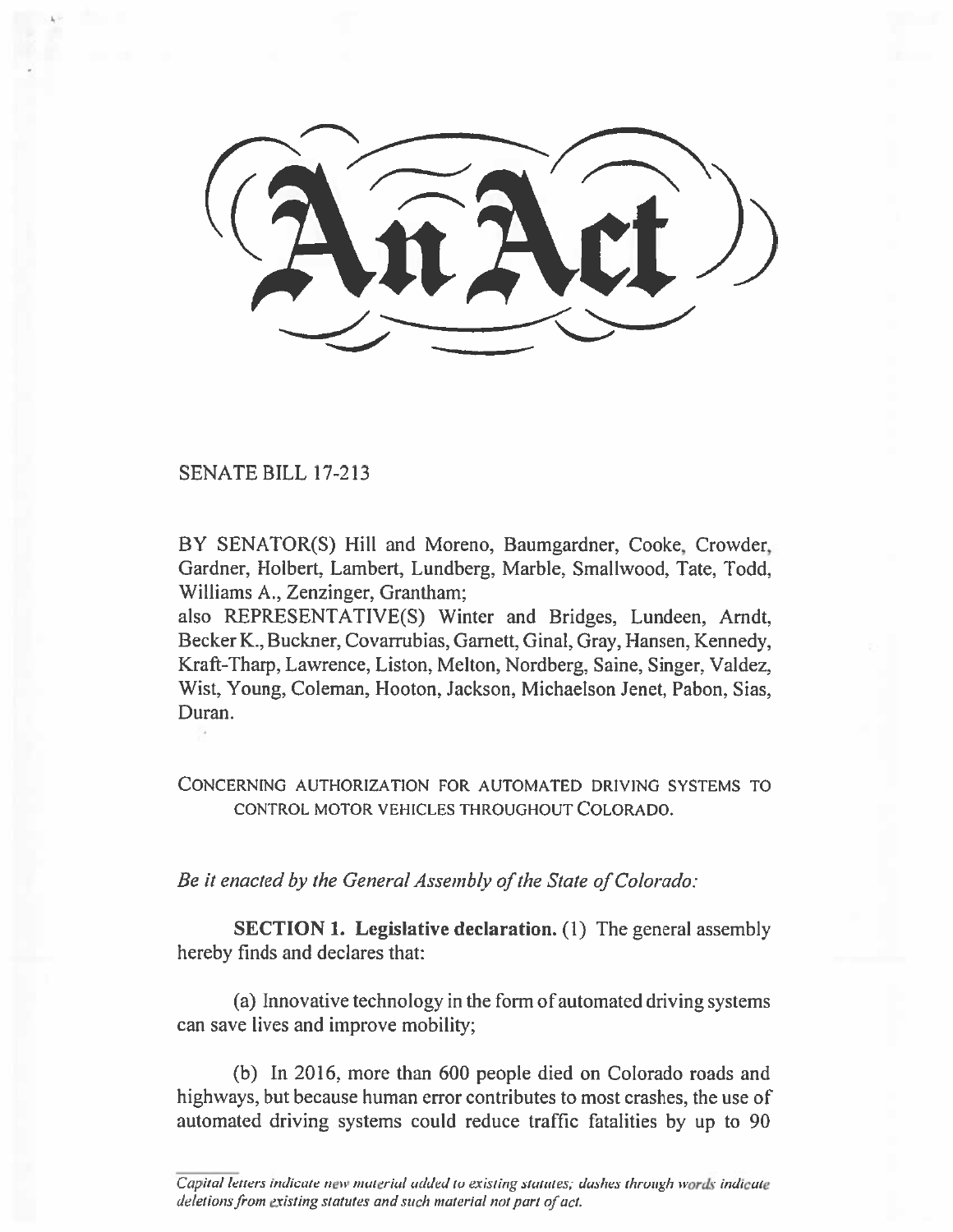percent;

(c) Nationwide, 2016 saw more than 2 million crashes, which has significant financial consequences;

(d) Automated driving systems could provide mobility options for people who are young, elderly, disabled, poor, or impaired;

(e) Automated driving systems offer a solution for cost-efficient last-mile connections with existing public transit;

(f) The testing and deployment of these technologies in Colorado will build on Colorado's reputation as a hub for advanced technologies;

(g) As automated vehicles are tested and deployed in Colorado, public safety will continue to be a top consideration and priority for the general assembly for all vehicles and pedestrians;

(h) Automated driving systems will affect those employed in the transit industry, and the executive branch and the general assembly are encouraged to study those effects; and

(i) The use of motor vehicles with level **0 to 3** automation, as described by SAE International standard J3016, is legal under Colorado law with a human driver in the vehicle and, therefore, need not be addressed in this act.

SECTION 2. In Colorado Revised Statutes, 42-1-102, amend the introductory portion; and **add** (7.7), (27.8), and (43.3) as **follows:** 

**42-1-102. Definitions.** As used in articles 1 to 4 of this title TITLE 42, unless the context otherwise **requires:** 

(7.7) "AUTOMATED DRIVING SYSTEM" MEANS HARDWARE AND SOFTWARE THAT ARE COLLECTIVELY CAPABLE, WITHOUT ANY INTERVENTION OR SUPERVISION BY A HUMAN OPERATOR, OF PERFORMING ALL ASPECTS OF THE DYNAMIC DRIVING TASK FOR A VEHICLE ON A PART-TIME OR FULL-TIME BASIS, DESCRIBED AS LEVELS 4 AND 5 AUTOMATION IN **SAE** INTERNATIONAL'S STANDARD **J3016,** AS IT EXISTED IN SEPTEMBER 2016.

PAGE 2-SENATE BILL 17-213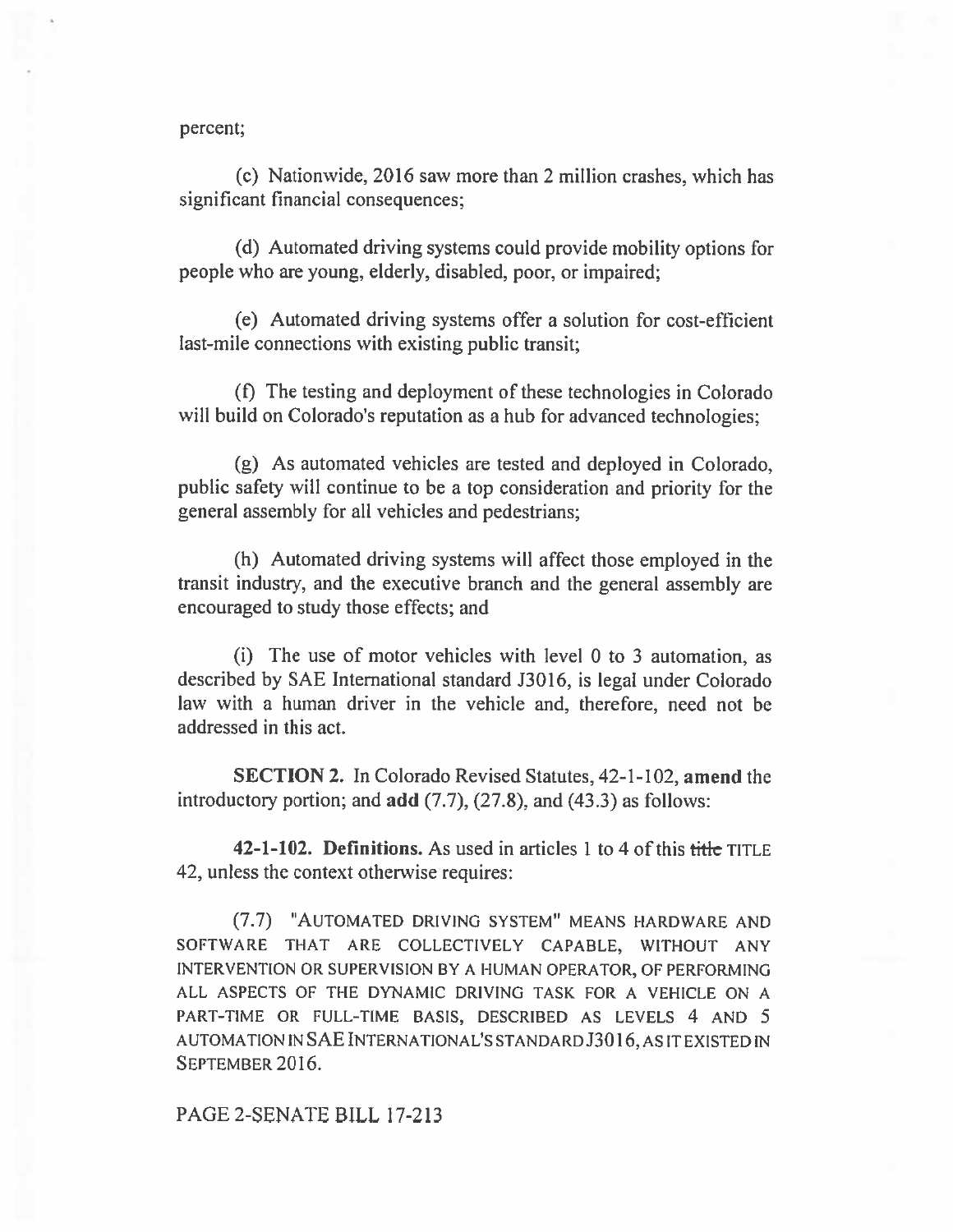(27.8)(a) "DYNAMIC DRIVING TASK" MEANS ALL OF THE FOLLOWING ASPECTS OF DRIVING:

(I) OPERATIONAL ASPECTS, INCLUDING STEERING, BRAKING, ACCELERATING, AND MONITORING THE VEHICLE AND THE ROADWAY; AND

(II) TACTICAL ASPECTS, INCLUDING RESPONDING TO EVENTS, DETERMINING WHEN TO CHANGE LANES, TURNING, USING SIGNALS, AND OTHER RELATED ACTIONS.

(b) "DYNAMIC DRIVING TASK" DOES NOT INCLUDE STRATEGIC ASPECTS, INCLUDING DETERMINING DESTINATIONS OR WAY POINTS, OF DRIVING.

(43.3) "HUMAN OPERATOR" MEANS A NATURAL PERSON IN THE VEHICLE WITH IMMEDIATE ACCESS TO CONTROLS FOR STEERING, BRAKING, AND ACCELERATION.

**SECTION 3.** In Colorado Revised Statutes, 42-4-110, **add** (6) as follows:

**42-4-110. Provisions uniform throughout state.** (6) (a) THE GENERAL ASSEMBLY HEREBY FINDS THAT THE USE OF AUTOMATED DRIVING SYSTEMS WILL HELP PEOPLE WHO MAY HAVE DIFFICULTY DRIVING, INCLUDING PEOPLE WHO ARE ELDERLY AND PEOPLE WITH DISABILITIES, GAIN ACCESS TO GOODS AND SERVICES ESSENTIAL TO DAILY LIFE. THIS ACCESS REQUIRES TRAVELING ACROSS AND IN MULTIPLE JURISDICTIONS. THEREFORE, THE REGULATION OF AUTOMATED DRIVING SYSTEMS IS A MATTER OF STATEWIDE CONCERN.

(b) A STATE AGENCY OR A POLITICAL SUBDIVISION OF THE STATE SHALL NOT ADOPT OR ENFORCE A POLICY, RULE, OR ORDINANCE THAT SETS STANDARDS FOR AN AUTOMATED DRIVING SYSTEM THAT ARE DIFFERENT FROM THE STANDARDS SET FOR A HUMAN DRIVER.

**SECTION 4.** In Colorado Revised Statutes, **add** 42-4-242 as follows:

**42-4-242. Automated driving systems - safe harbor. (1)** A PERSON MAY USE AN AUTOMATED DRIVING SYSTEM TO DRIVE A MOTOR

PAGE 3-SENATE BILL 17-213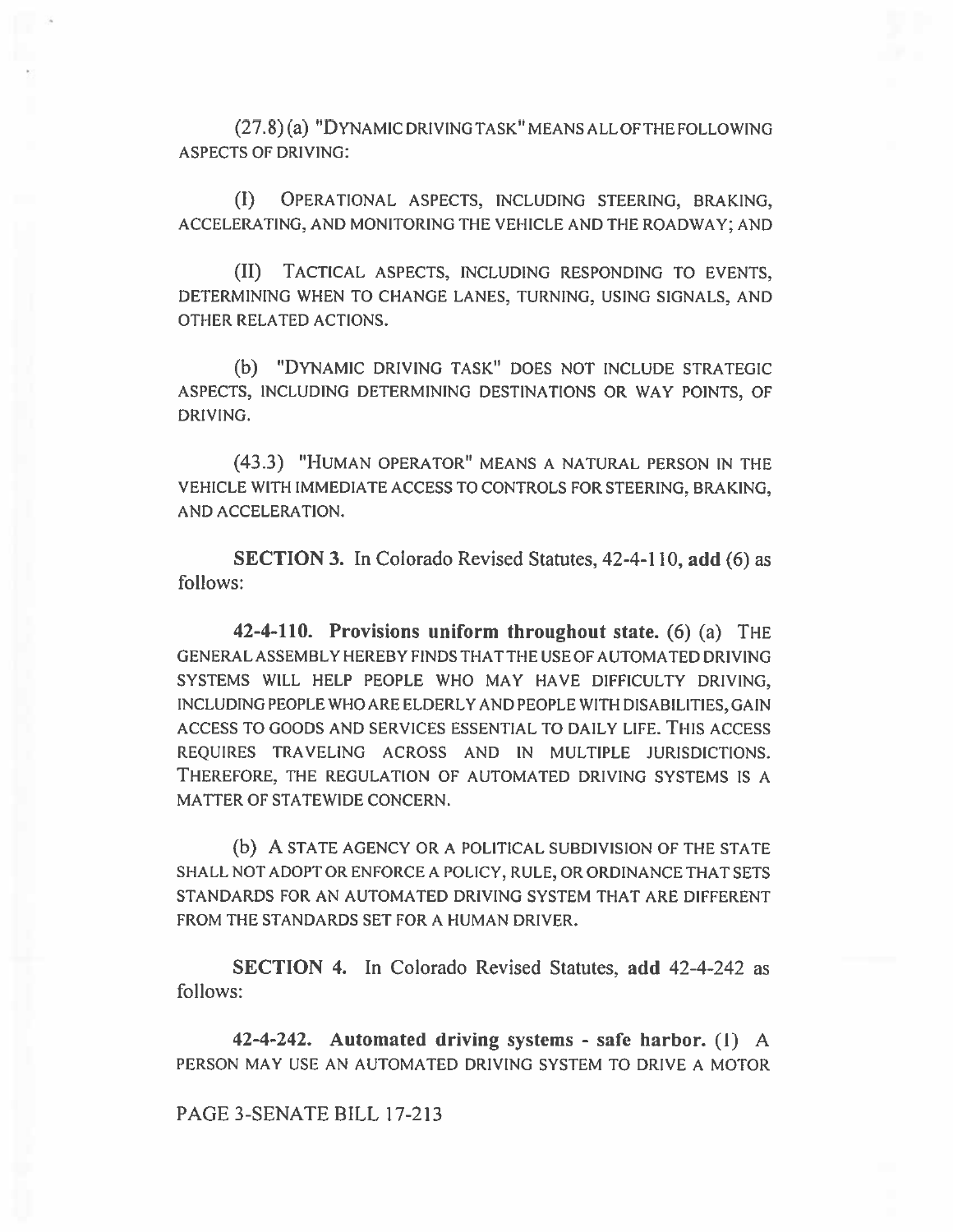VEHICLE OR TO CONTROL A FUNCTION OF A MOTOR VEHICLE IF THE SYSTEM IS CAPABLE OF COMPLYING WITH EVERY STATE AND FEDERAL LAW THAT APPLIES TO THE FUNCTION THAT THE SYSTEM IS OPERATING.

(2) ANY PROVISION IN ARTICLES 1 TO 3 OF THIS TITLE 42 AND THIS ARTICLE 4 THAT BY ITS NATURE REGULATES A HUMAN DRIVER, INCLUDING SECTION 42-2-101, DOES NOT APPLY TO AN AUTOMATED DRIVING SYSTEM, EXCEPT FOR LAWS REGULATING THE PHYSICAL DRIVING OF A VEHICLE.

(3) (a) IF AN AUTOMATED DRIVING SYSTEM IS NOT CAPABLE OF COMPLYING WITH EVERY STATE AND FEDERAL LAW THAT APPLIES TO THE FUNCTION THE SYSTEM IS OPERATING, A PERSON SHALL NOT TEST THE SYSTEM UNLESS APPROVED BY THE COLORADO STATE PATROL AND THE COLORADO DEPARTMENT OF TRANSPORTATION, IN ACCORDANCE WITH A PROCESS OVERSEEN BY THE COLORADO STATE PATROL AND THE COLORADO DEPARTMENT OF TRANSPORTATION.

(b) A PERSON WHO VIOLATES THIS SUBSECTION (3) COMMITS A CLASS B TRAFFIC INFRACTION. UPON DETERMINING THAT THERE IS PROBABLE CAUSE TO BELIEVE THAT A MOTOR VEHICLE WAS USED TO VIOLATE THIS SUBSECTION (3), A PEACE OFFICER OF THE STATE PATROL MAY IMPOUND OR IMMOBILIZE THE MOTOR VEHICLE UNTIL THE PERSON WHO VIOLATED THIS SECTION HAS OBTAINED THE REQUIRED APPROVAL IN ACCORDANCE WITH SUBSECTION  $(3)(a)$  OF THIS SECTION OR SIGNED AN AFFIDAVIT, UNDER PENALTY OF PERJURY, STATING THE PERSON'S INTENTION TO CEASE USING THE AUTOMATED DRIVING SYSTEM IN COLORADO WITHOUT THE REQUIRED APPROVAL.

(4) THE COLORADO DEPARTMENT OF TRANSPORTATION SHALL REPORT TO THE TRANSPORTATION LEGISLATION REVIEW COMMITTEE BY SEPTEMBER 1 OF EACH YEAR, CONCERNING THE TESTING OF AUTOMATED DRIVING SYSTEMS IN COLORADO. THE FIRST REPORT IS DUE BY SEPTEMBER 1, 2018. NOTWITHSTANDING THE PROVISIONS OF SECTION 24-1-136, THE REPORTING REQUIREMENT CONTAINED IN THIS SUBSECTION (4) CONTINUES INDEFINITELY.

(5) LIABILITY FOR A CRASH INVOLVING AN AUTOMATED DRIVING SYSTEM DRIVING A MOTOR VEHICLE THAT IS NOT UNDER HUMAN CONTROL IS DETERMINED IN ACCORDANCE WITH APPLICABLE STATE LAW, FEDERAL LAW, OR COMMON LAW.

## PAGE 4-SENATE BILL 17-213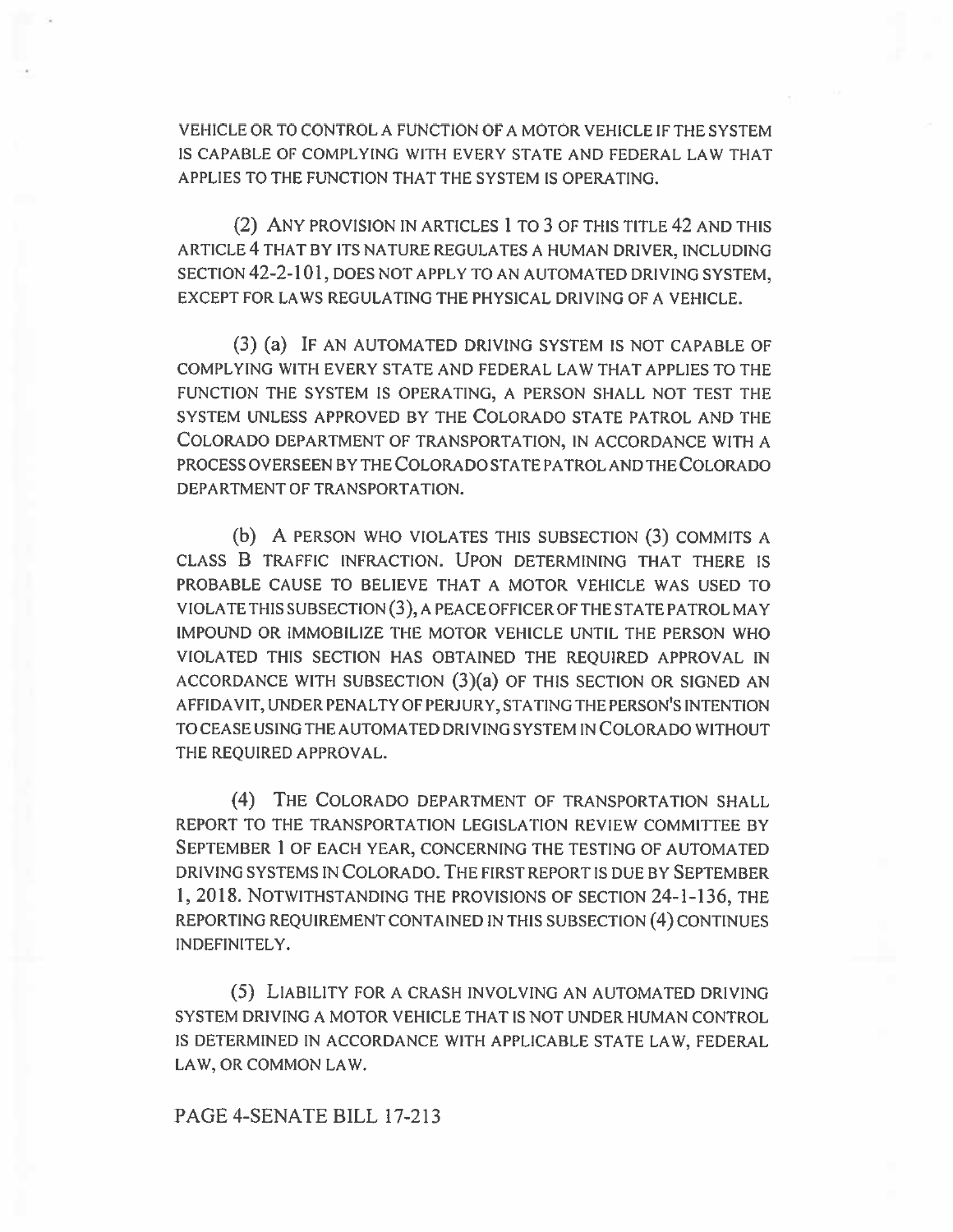**SECTION 5. Act subject to petition - effective date.** This act takes effect at 12:01 a.m. on the day following the expiration of the ninety-day period after final adjournment of the general assembly (August 9, 2017, if adjournment sine die is on May 10, 2017); except that, if a referendum petition is filed pursuant to section 1 (3) of article V of the state constitution against this act or **an** item, section, or part of this act within such period, then the act, item, section, or part will not take effect unless approved by the people at the general election to be held in November 2018

## PAGE 5-SENATE **BILL 17-213**